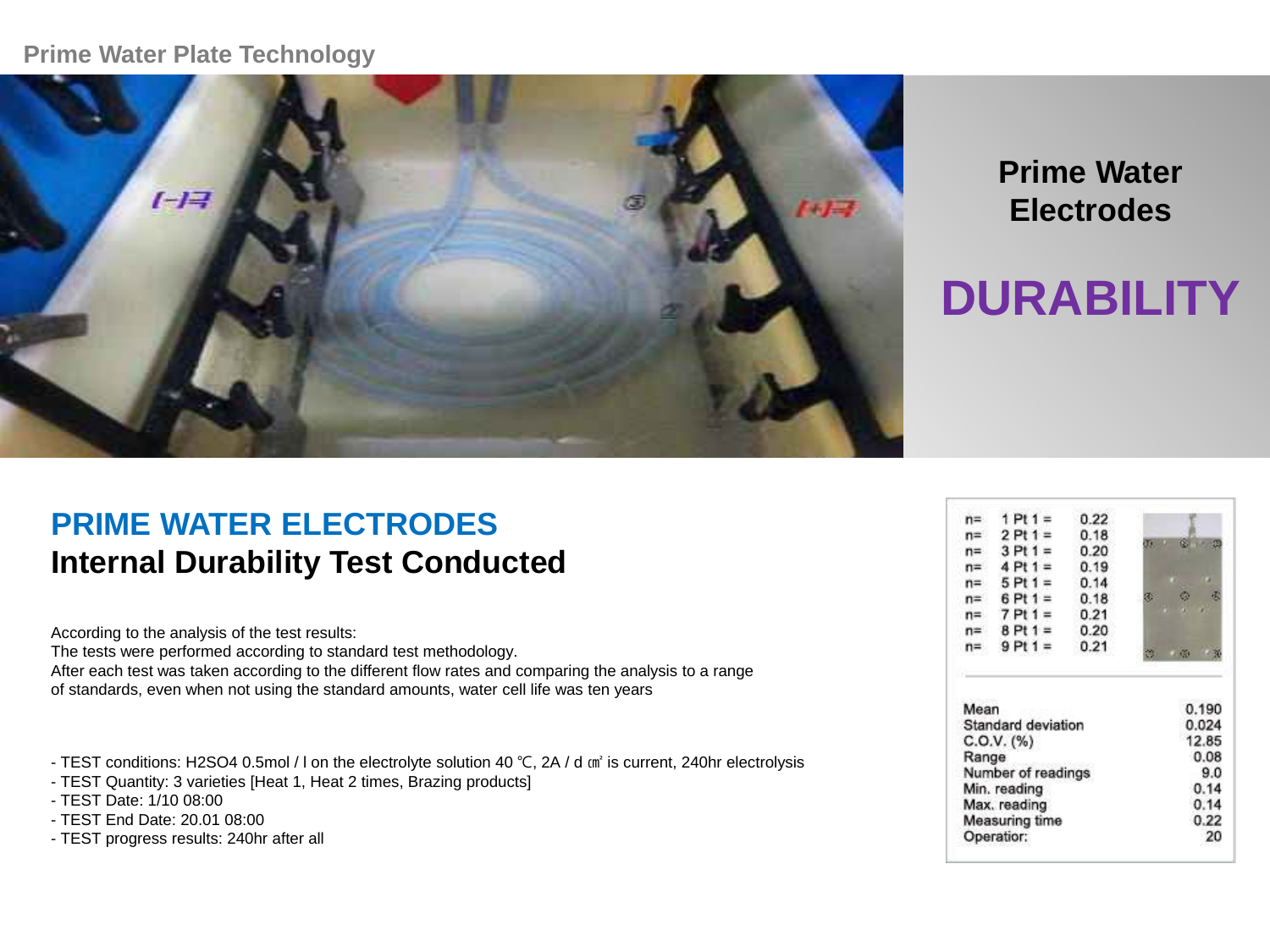| <b>NO</b>      | <b>Data</b>                     | <b>Descriptions</b>                                                                                                         | <b>Comments</b>                                   |
|----------------|---------------------------------|-----------------------------------------------------------------------------------------------------------------------------|---------------------------------------------------|
|                | Product                         | Electrolytic Alkaline Water Generator<br>(Prime 1301 - 13 Plates)                                                           |                                                   |
| 2              | <b>Test Period</b>              | 40 days                                                                                                                     | Daily Journal kept                                |
| 3              | <b>Total Discharge</b>          | 36,000 liters<br>(Four people using 10 L per day on average:<br>about 10 years worth)                                       | Standard - 365 day year                           |
| 4              | Basis of usage life             | At least 10 years over                                                                                                      |                                                   |
| 5              | Water pressure                  | $2.5$ Kg/ $cm2$                                                                                                             | Water pressure from unit                          |
| 6              | Water flow rate                 | $2.5$ $l/min$                                                                                                               | Alkaline water: 1.5l/min<br>Acidic water:1.0l/min |
| $\overline{7}$ | This method                     | Every day five samples were taken to test pH and the<br>average was taken down.                                             |                                                   |
| 8              | This started cleaning<br>method | The machine was used for 30 min. to produce alkaline water<br>after which the machine went into cleaning cycle then tested. |                                                   |
| 9              | Testing machine                 | pH-meter Model:HM-20P Jejo Co.: TOA(Japan)                                                                                  |                                                   |

According to the analysis of the test results:

The tests were performed according to standard test methodology. After each test was taken according to the different flow rates and comparing the analysis to a range of standards, even when not using the standard amounts, water cell life was at least ten years over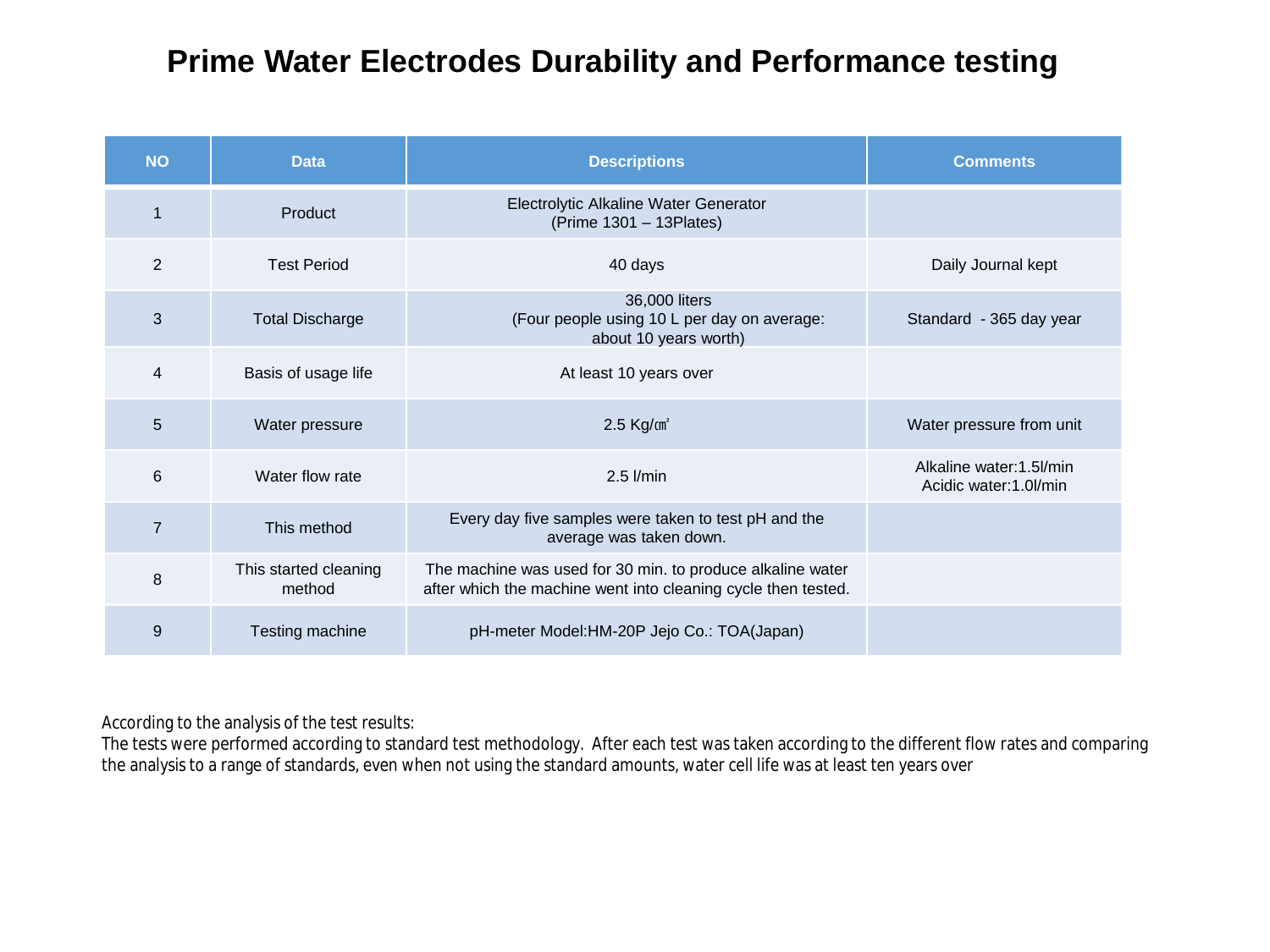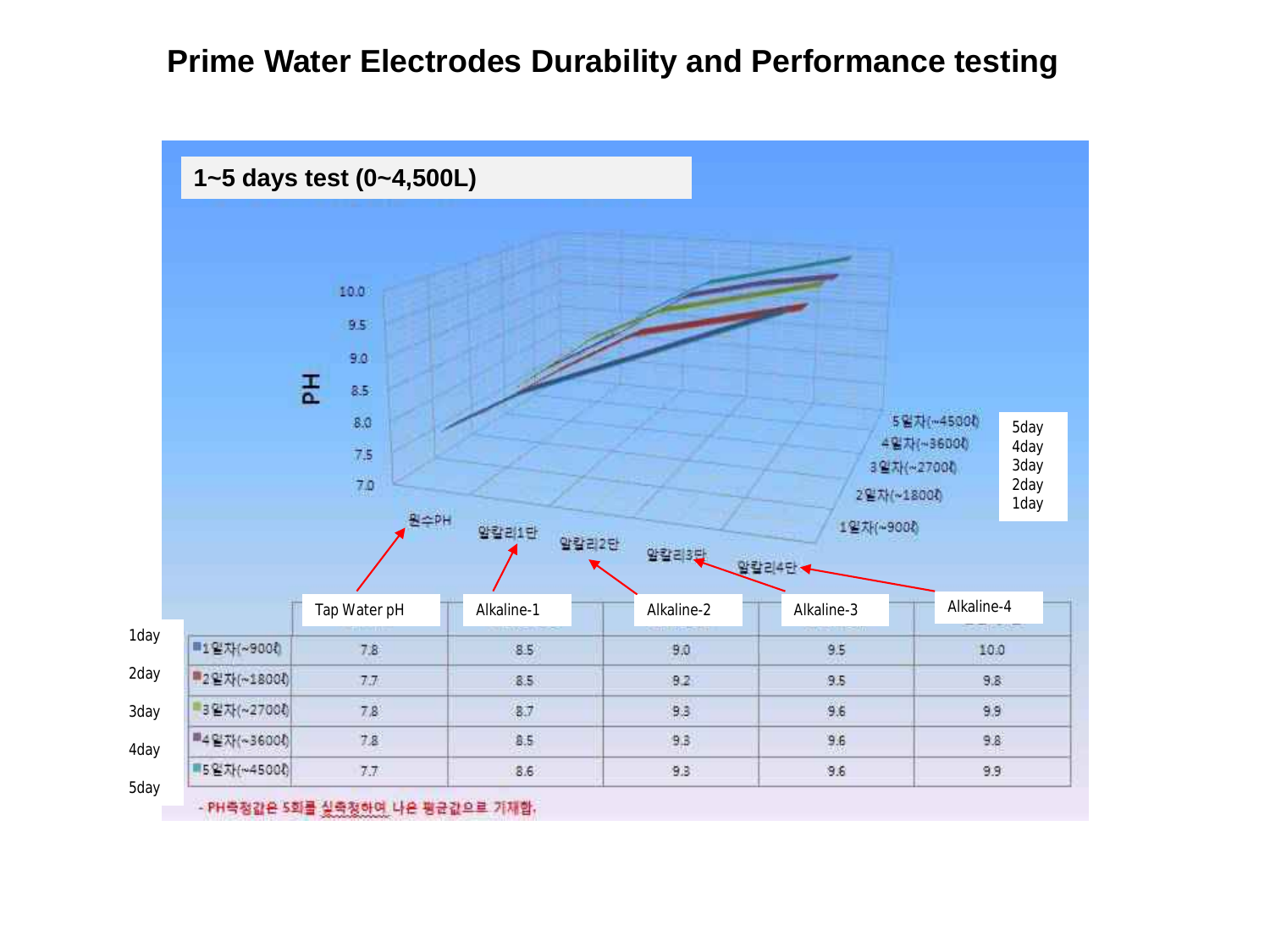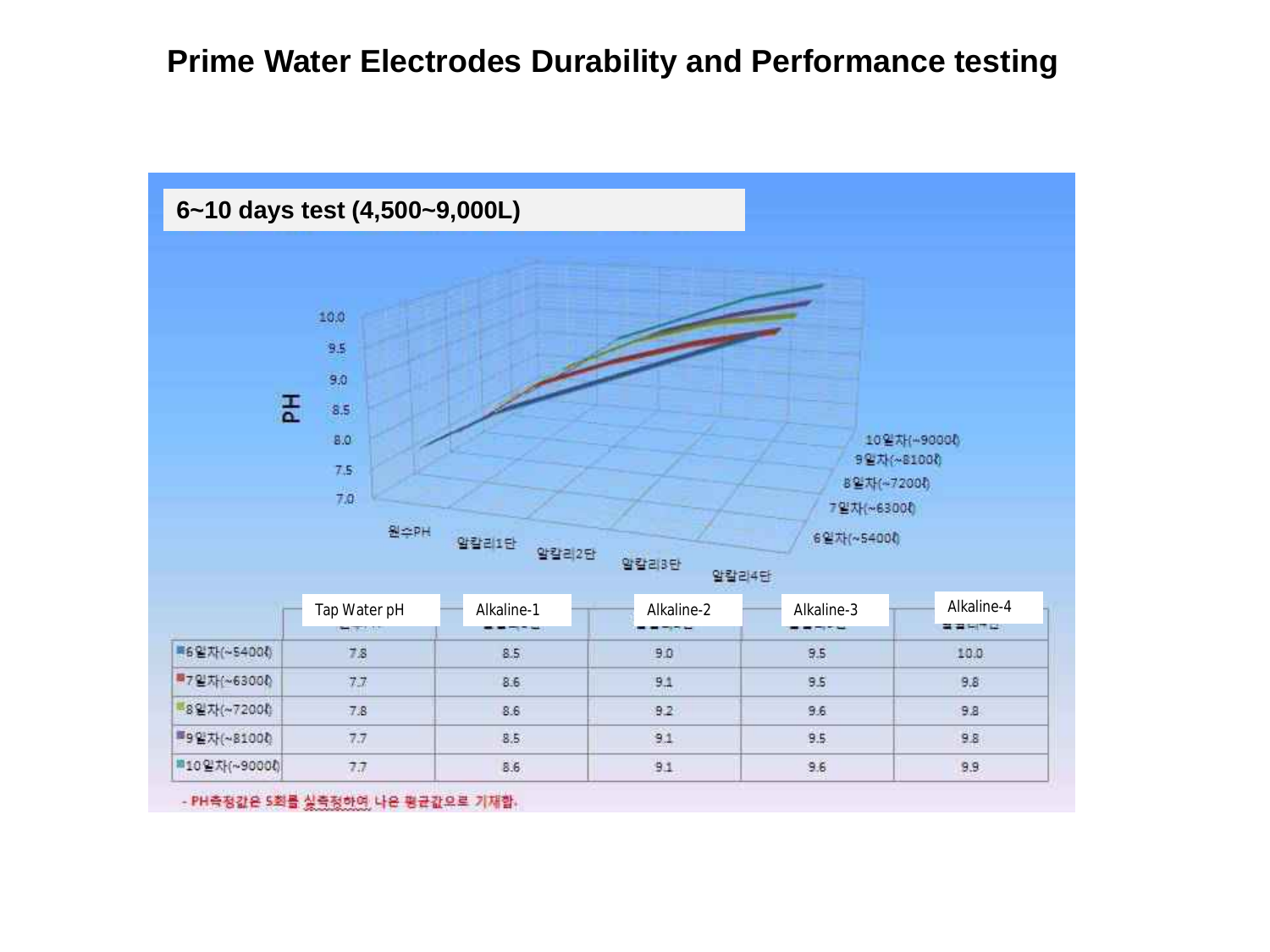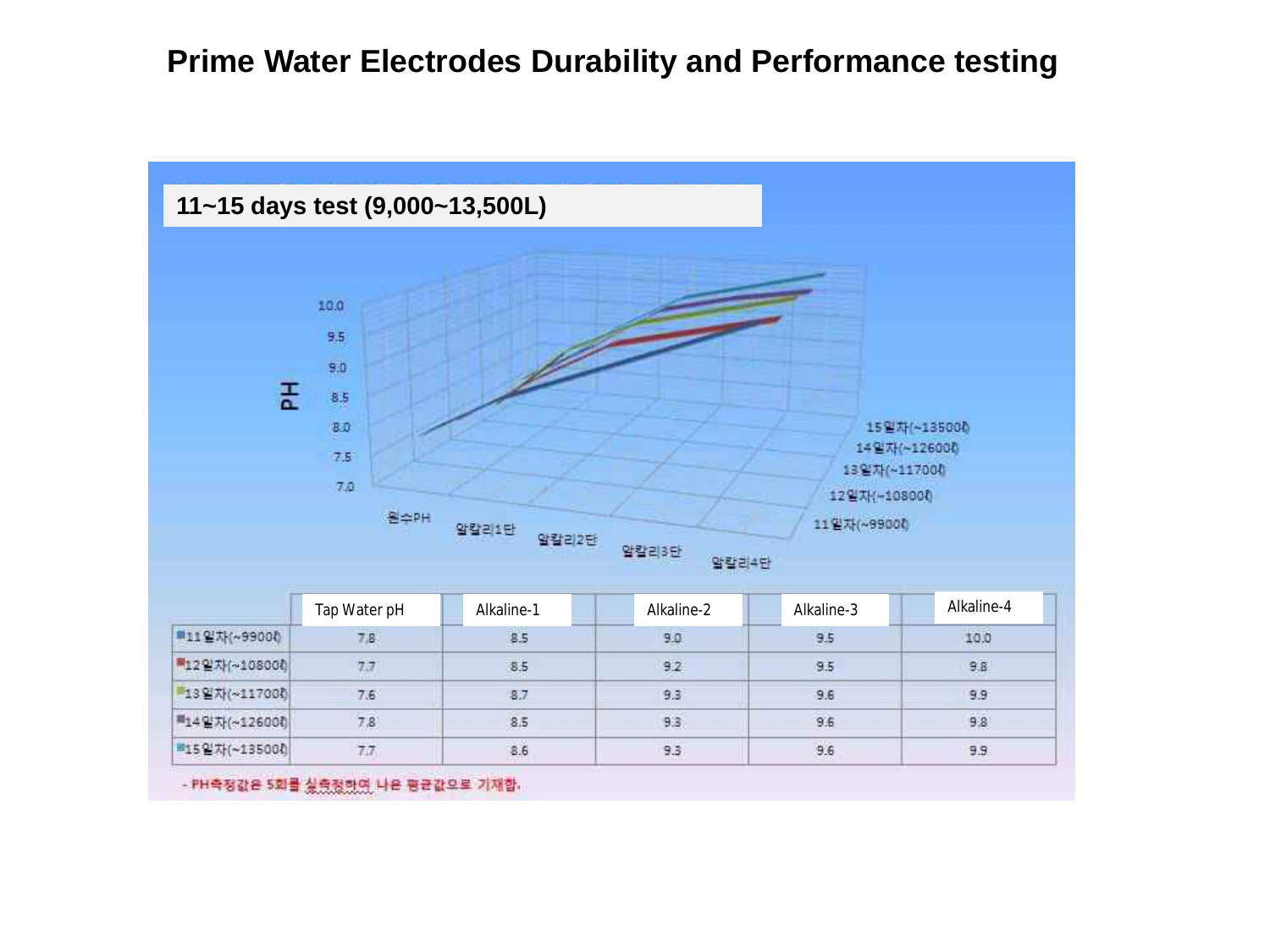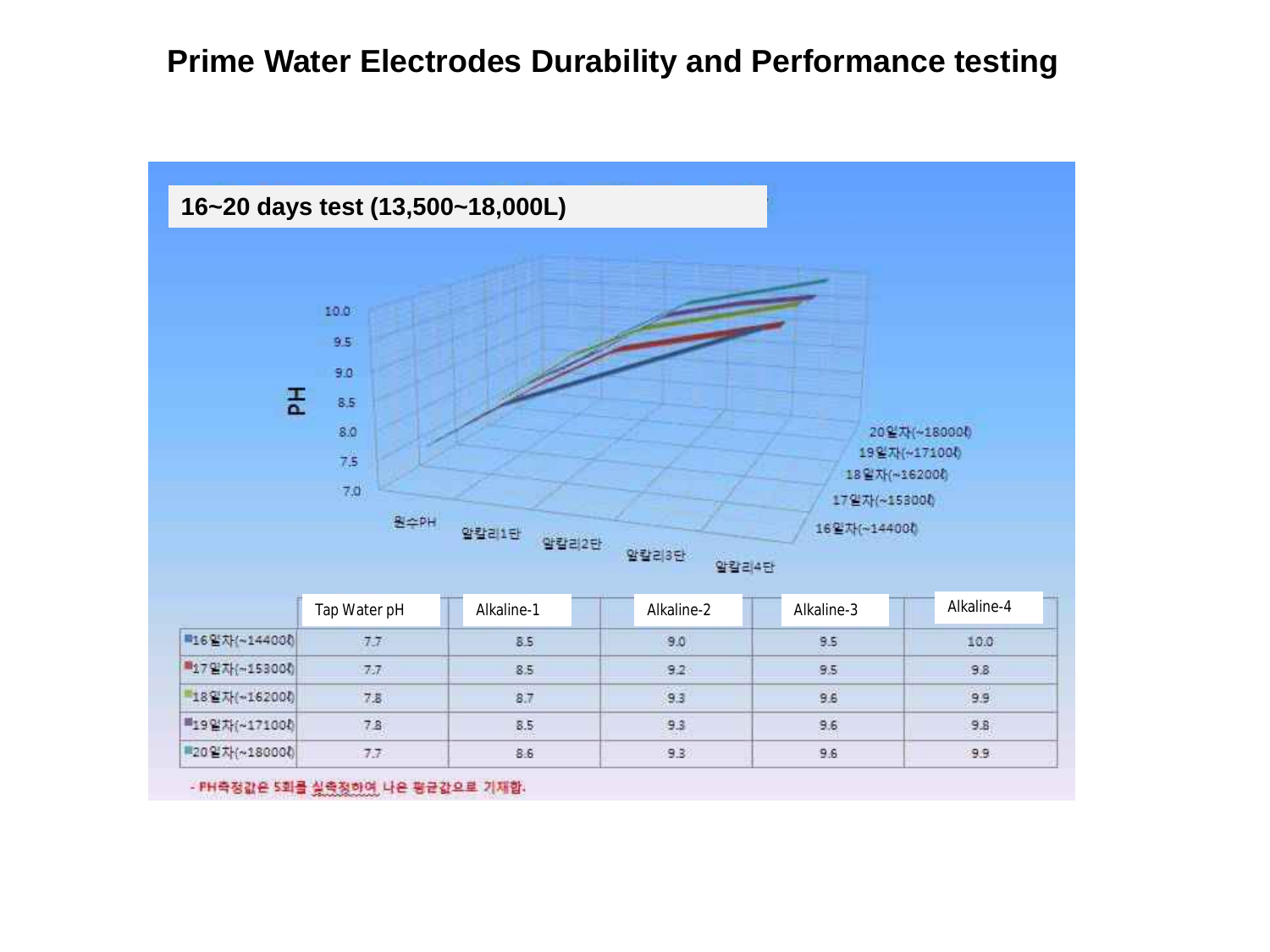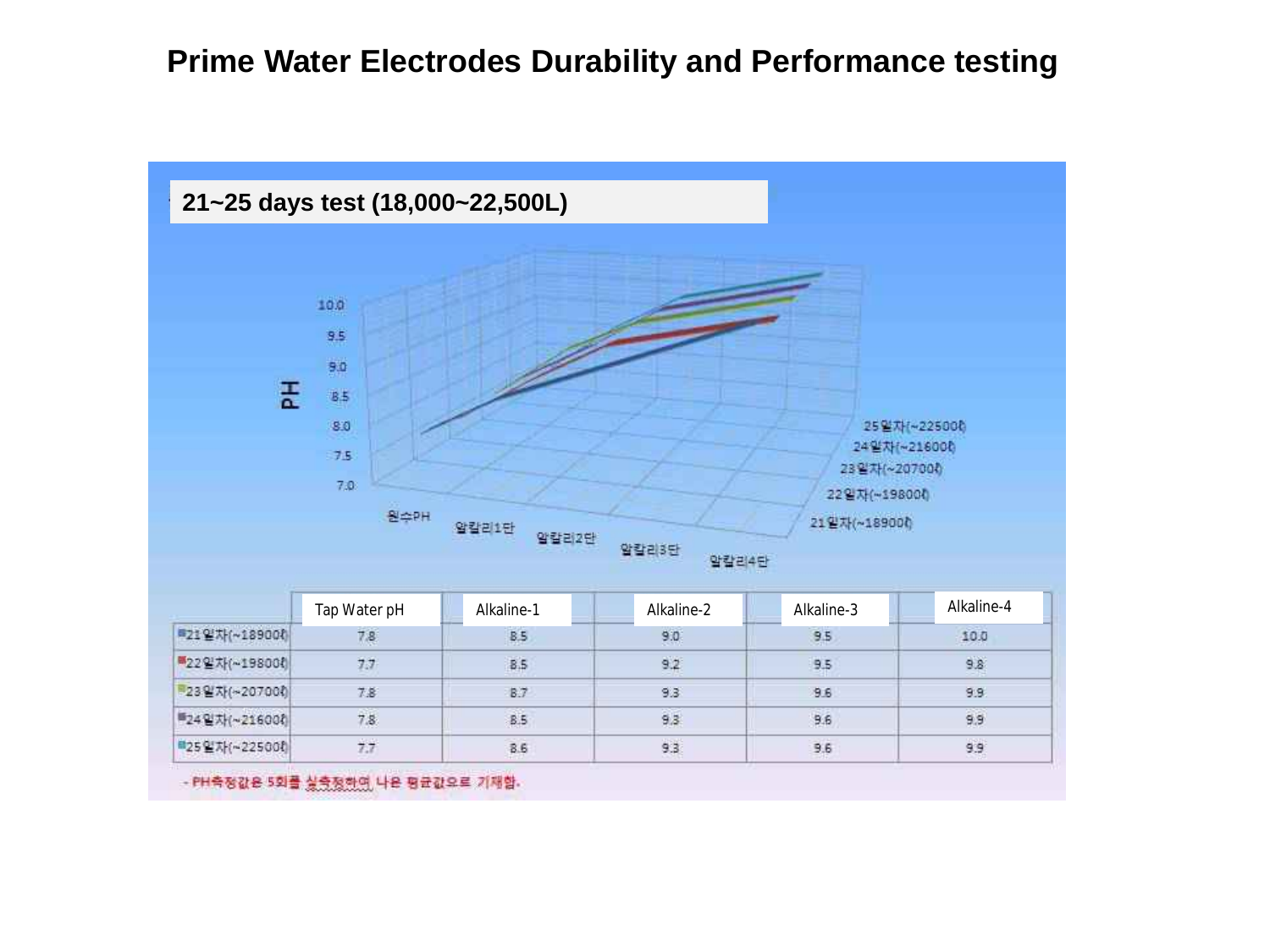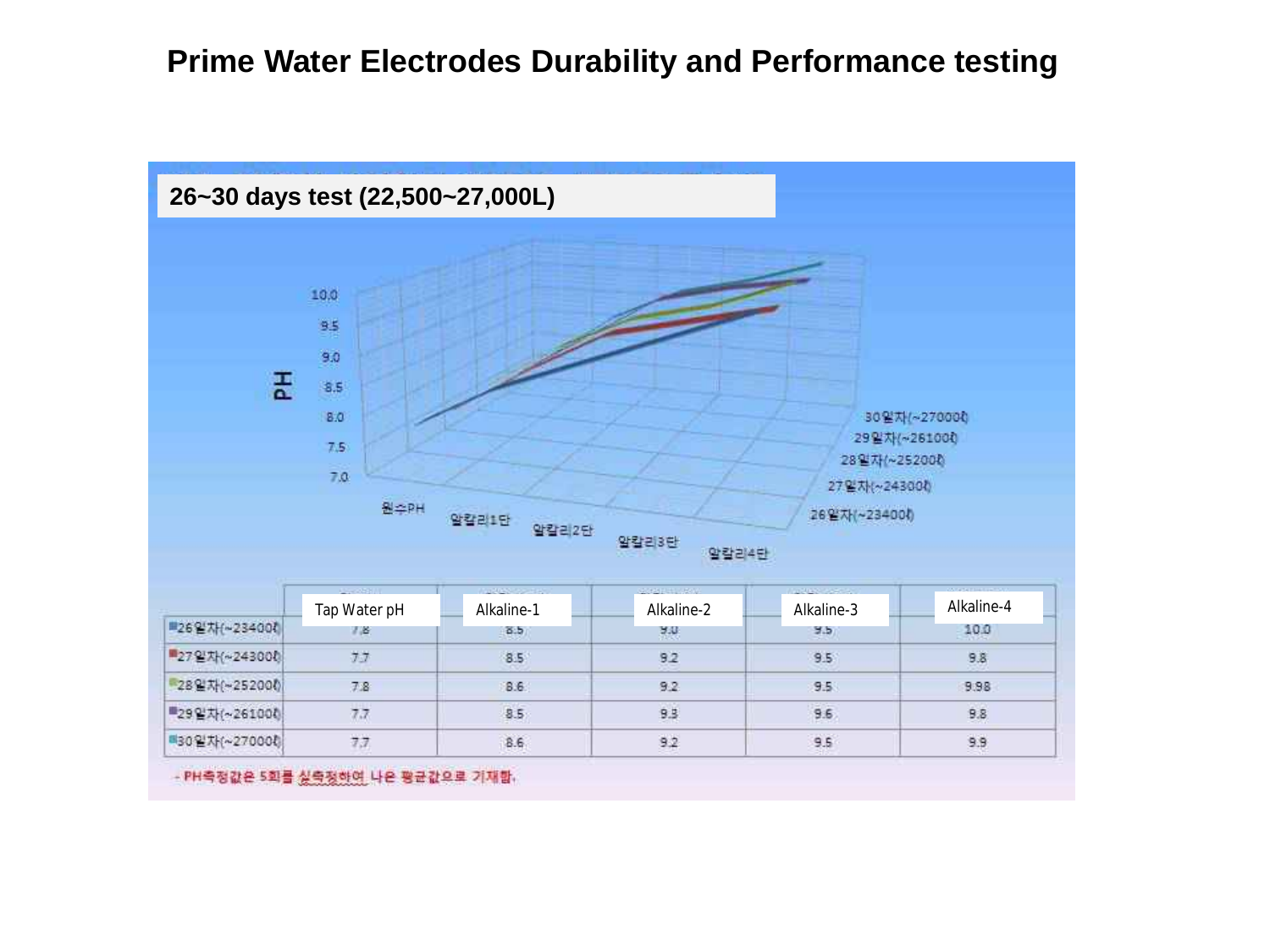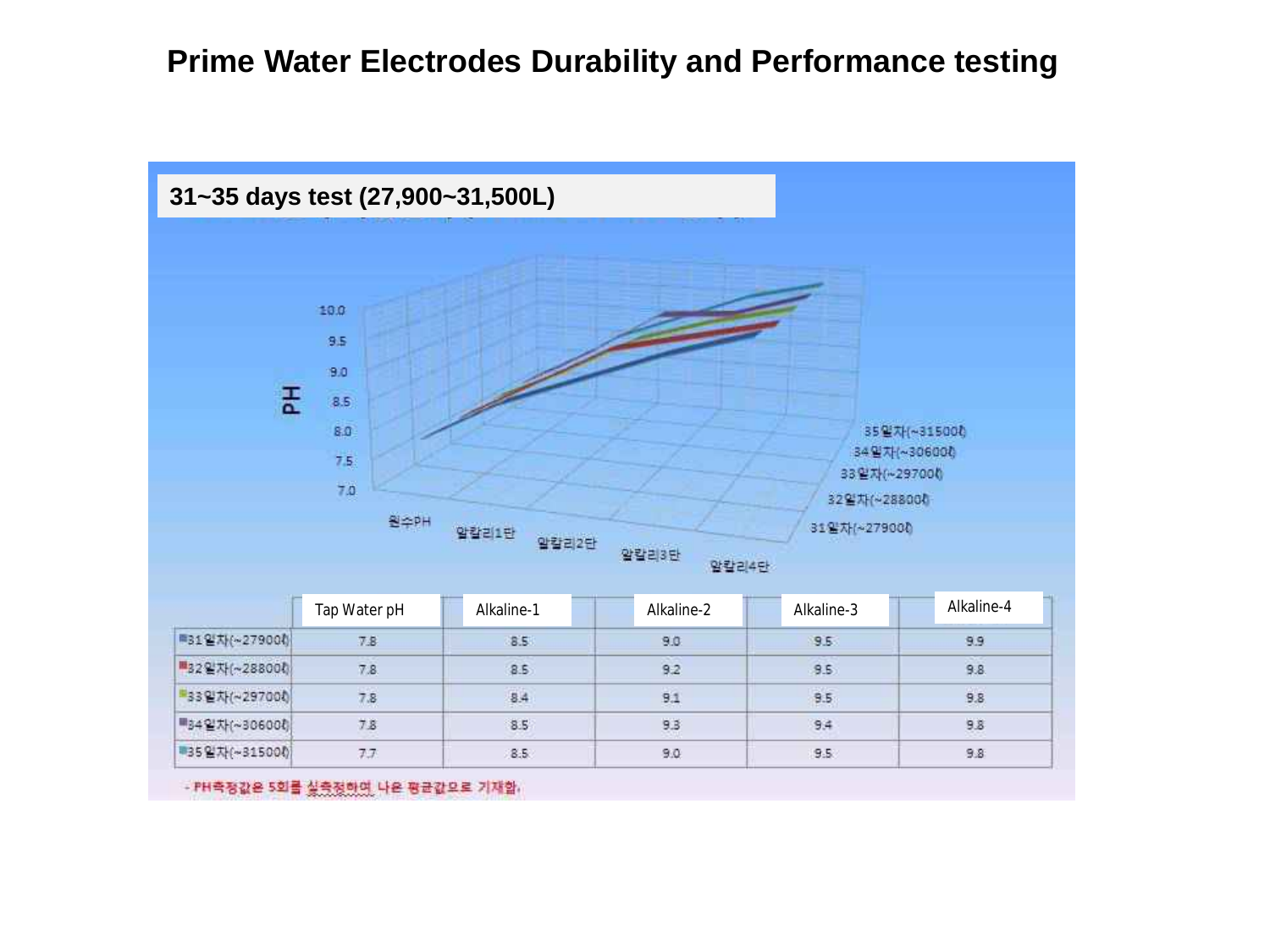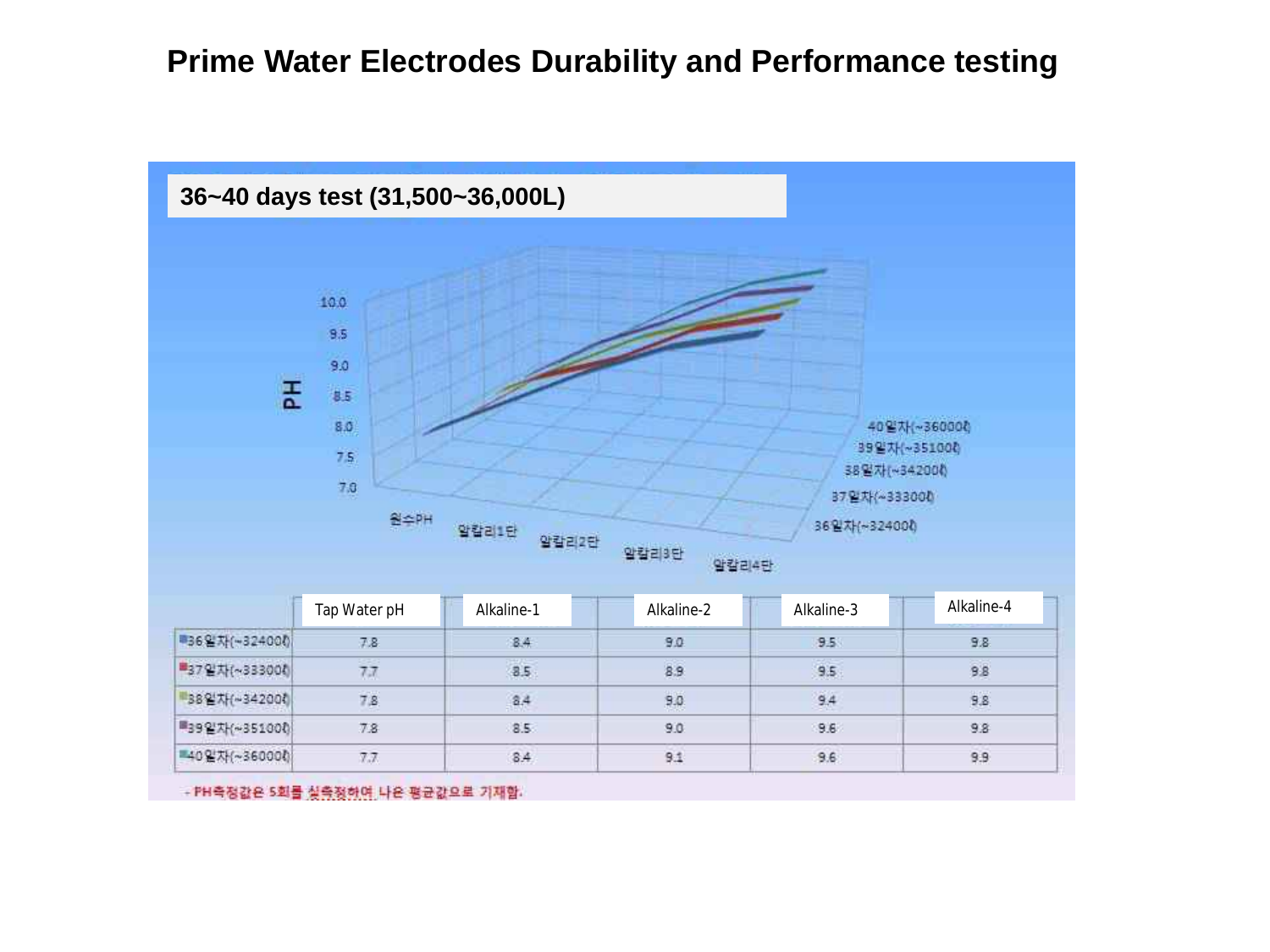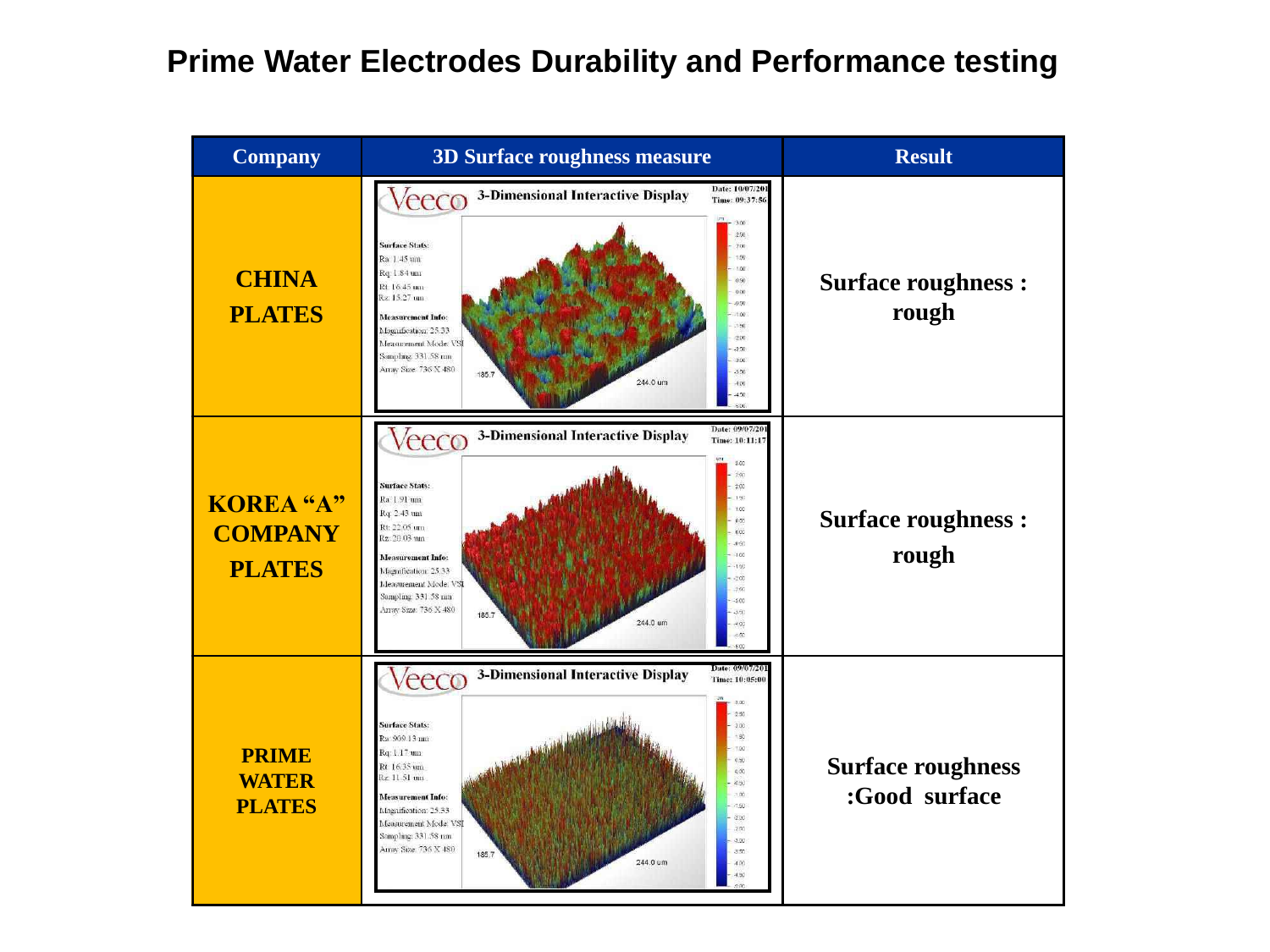### **Prime Water Electrodes Surface**

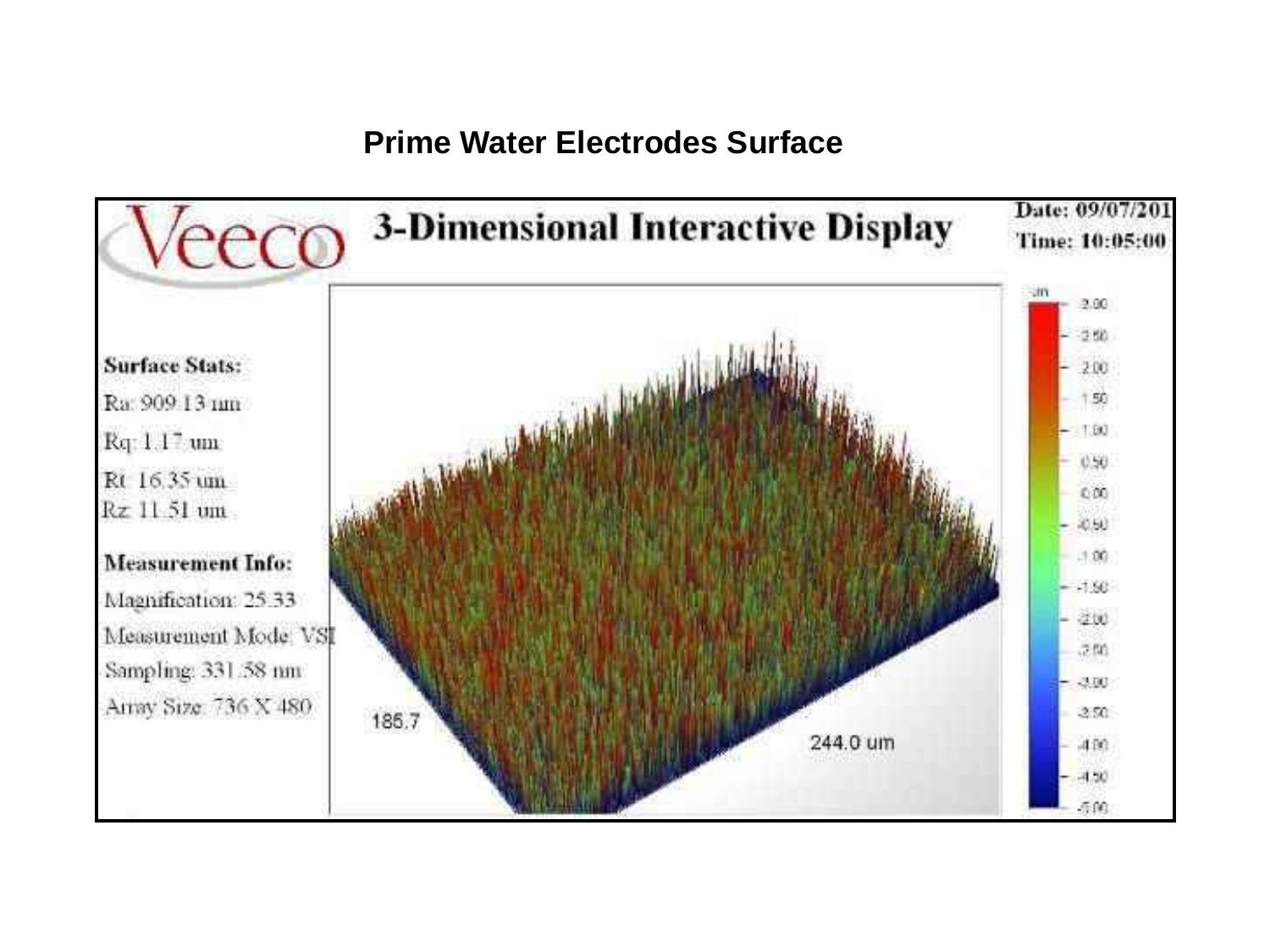## ▪ **Platinum Plating Process**





**Press** Titanium shape processing in the press

**Electrode machining** Electrode cutting and rolling process

**Washing** Removal of oil and grease from media and cut pieces

**Spot Weding** Welding of the metal terminal to the electrode.

**Sanding** Sand blasting process to improve plating adhesion

**Racking** Titanium electrodes loaded onto plating jig